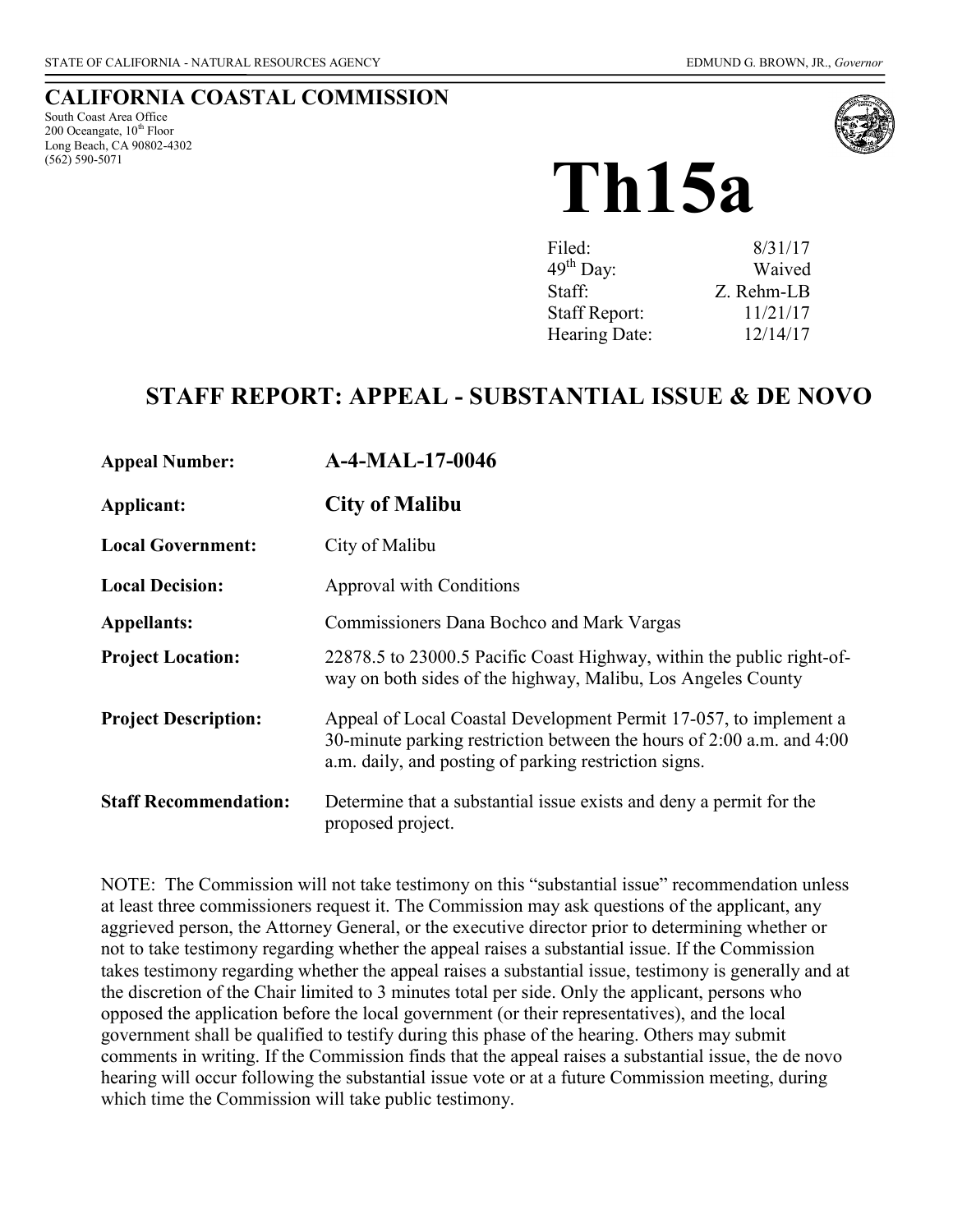## **SUMMARY OF STAFF RECOMMENDATION**

The City approved project would restrict public parking on both sides of Pacific Coast Highway in the vicinity of Surfrider Beach, adjacent to the Malibu Pier. The proposed 30-minute parking restriction between 2:00 a.m. and 4:00 a.m. would apply to approximately 767 feet of the ocean side of the public highway and 973 feet of the inland side. **(Exhibit 1)**. The intent of the City-approved permit is to prevent private vehicle owners and one specific commercial business (the Malibu Surf Shack; **Exhibit 2**) from parking their vehicles on the public highway overnight. The City argues that the restriction will encourage parking turnover, which will benefit coastal visitors because there will be more parking available during other hours.

The area where the restricted parking hours are proposed is directly in front of the most popular visitor serving portion of Surfrider Beach and is one of the few areas in Malibu where the public can park and access the beach at nighttime. The Surfrider Beach parking lot (directly seaward of the area in question), Adamson House State Park parking lot (located upcoast of the pier), and Malibu Lagoon parking lot (located upcoast of Malibu Creek and Lagoon) are gated and closed to the public at night. The City's findings reference nighttime visitors who may "exit their cars and walk along PCH and enjoy views"; however, 30 minutes does not provide adequate time for members of the public to access the beach, enjoy a moonlight walk along the sand, observe a grunion run, or go swimming or surfing. If the City's 30-minute nighttime parking restriction were implemented, the nearest unrestricted on-street parking upcoast would be on the other side of the Malibu Pier and downcoast would be along a section of the highway lined with private homes and limited public beach access. Beachgoers would have to walk approximately  $\frac{1}{4}$  mile along the highway from these on-street parking areas before reaching the visitor serving portion of Surfrider Beach on the east side of the Malibu Pier.

The project is located between the first public road (Pacific Coast Highway) and the sea and also within 300 feet of the inland extent of the beach in an area regulated by the policies of the City of Malibu certified LCP. The Land Use Plan and Implementation Plan components of the LCP include policies and provisions which state that "restrictions on public parking…including imposition of maximum parking time periods…shall be prohibited except where such restrictions are needed to protect public safety and where no other feasible alternative exists to provide public safety." The City did not make adequate findings to support the approved parking restriction and such findings cannot be made because the restriction is not related to any public safety need. In fact, the restriction could adversely affect public safety because it would encourage shuffling and re-parking of vehicles, and additional foot traffic along Pacific Coast Highway, during the middle of the night when visibility is reduced and vehicle speeds may be higher. Additionally, because of the site's location, the City is required to make findings that the proposed development is consistent with the public access policies the Coastal Act. The City's argument that the restriction will provide more parking for coastal visitors is not supported by any evidence and the plain language of the restriction will reduce public access at nighttime, which is inconsistent with the public access policies of the certified LCP and the Coastal Act.

Finally, the City lacks written authorization for the proposed restriction from the California Department of Transportation (Caltrans), the agency that maintains and operates Pacific Coast Highway. The proposed restriction would create inconsistency in parking rules along the public right-of-way and could inspire other local governments to restrict access in a similar manner. The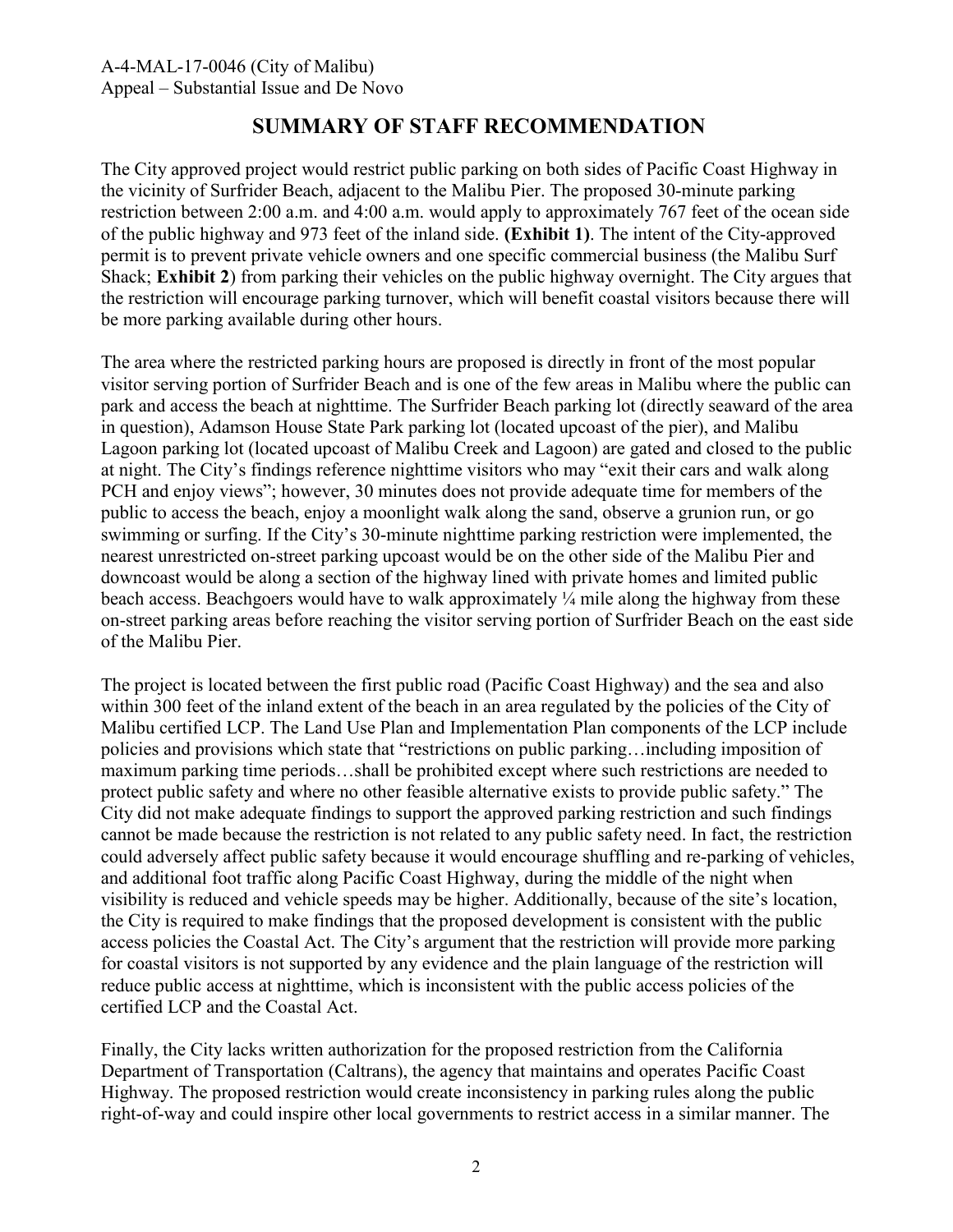City is in the final phase of a comprehensive parking study, in coordination with Caltrans and a consultant, which may result in a plan to relocate some substandard width public parking spaces on the inland side of Pacific Coast Highway consistent with public safety needs. The loss of those parking spaces may be offset by the establishment of new public parking areas, elimination of unnecessary red curbs and curbcuts, elimination of confusing signage, and greater consistency in parking regulations. Additionally, bicycle lanes and bus stops may be more clearly defined, consistent with public safety needs and public access enhancements. That plan may propose changes to the subject area of Pacific Coast Highway adjacent to Surfrider Beach and will require Coastal Commission approval through an LCP amendment. Such changes could serve the same objectives the City has identified through the subject application – preventing large recreational vehicles and commercial vehicles from parking on the highway for extended periods and opening up parking opportunities for coastal visitors. New regulations could be crafted to allow a certain number of visitor serving commercial operations that rely on highway parking (e.g. surf and beach equipment rentals, food trucks) in certain areas at certain times. The City could also change its enforcement strategy to promote turnover of recreational vehicles and enhance access for smaller vehicles by providing new parking areas or extended hours in popular areas that are currently restricted.

Therefore, Commission Staff recommends that the Commission find that a substantial issue exists with respect to the grounds upon which the appeal has been filed. The motion to carry out the staff recommendation is on page 7. Commission Staff also recommends that the Commission deny the coastal development permit after the de novo hearing on the matter because the proposed project is not consistent with the public access and recreation policies of the certified City of Malibu LCP and the Coastal Act. The motion to carry out the staff recommendation for the de novo portion of the appeal is on page 13.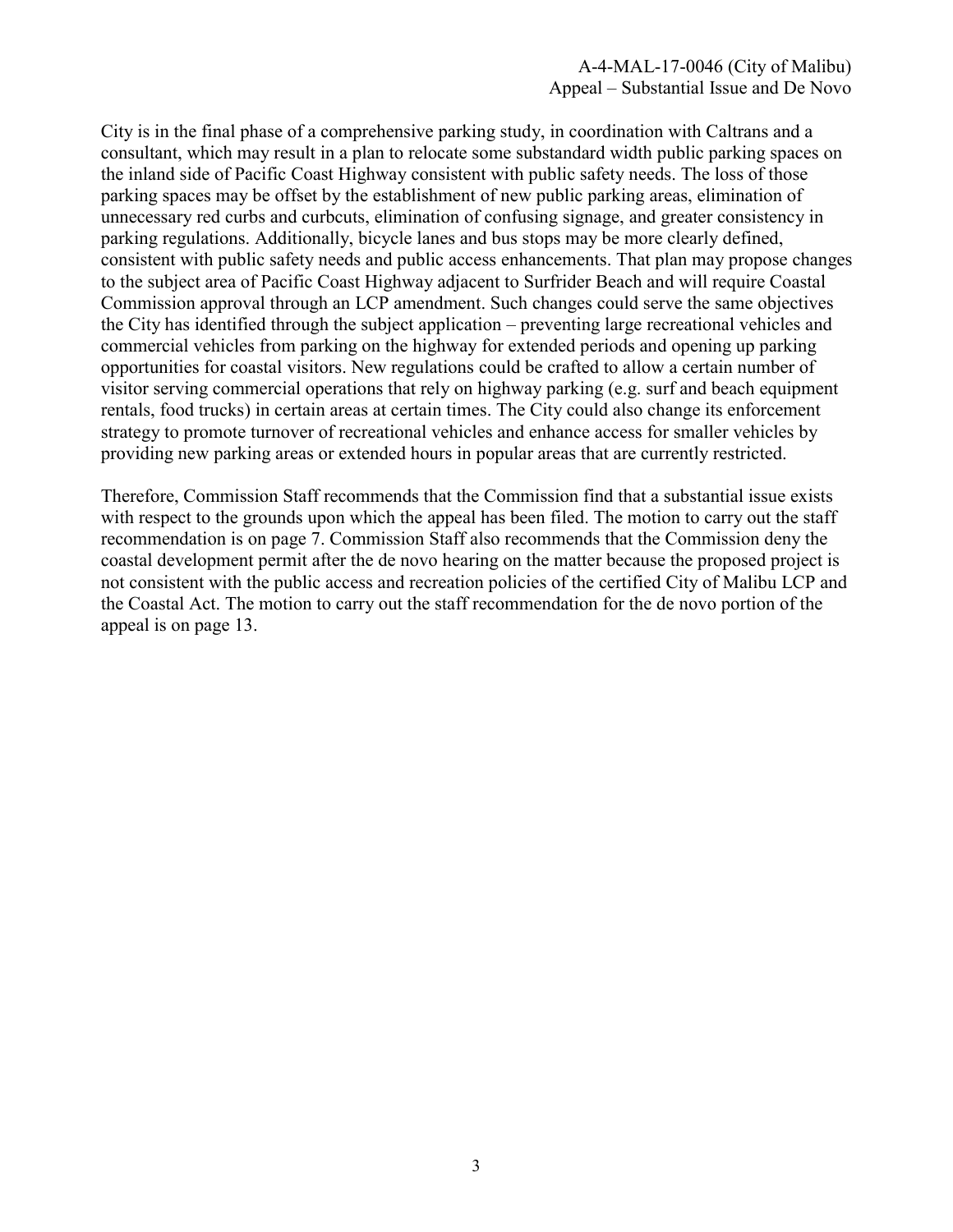# **TABLE OF CONTENTS**

| Н. |                                                    |  |
|----|----------------------------------------------------|--|
|    | III. FINDINGS AND DECLARATIONS - SUBSTANTIAL ISSUE |  |
|    |                                                    |  |
|    |                                                    |  |
|    |                                                    |  |
|    |                                                    |  |
|    |                                                    |  |
|    |                                                    |  |
|    |                                                    |  |
|    |                                                    |  |
|    |                                                    |  |
|    |                                                    |  |

#### **APPENDICES**

Appendix A – Substantive File Documents

### **EXHIBITS**

Exhibit 1 – Vicinity Map Exhibit 2 – Streetview Exhibit 3 – Local CDP 17-057 and Local Appeal 17-005 Exhibit 4 – Coastal Commission Appeal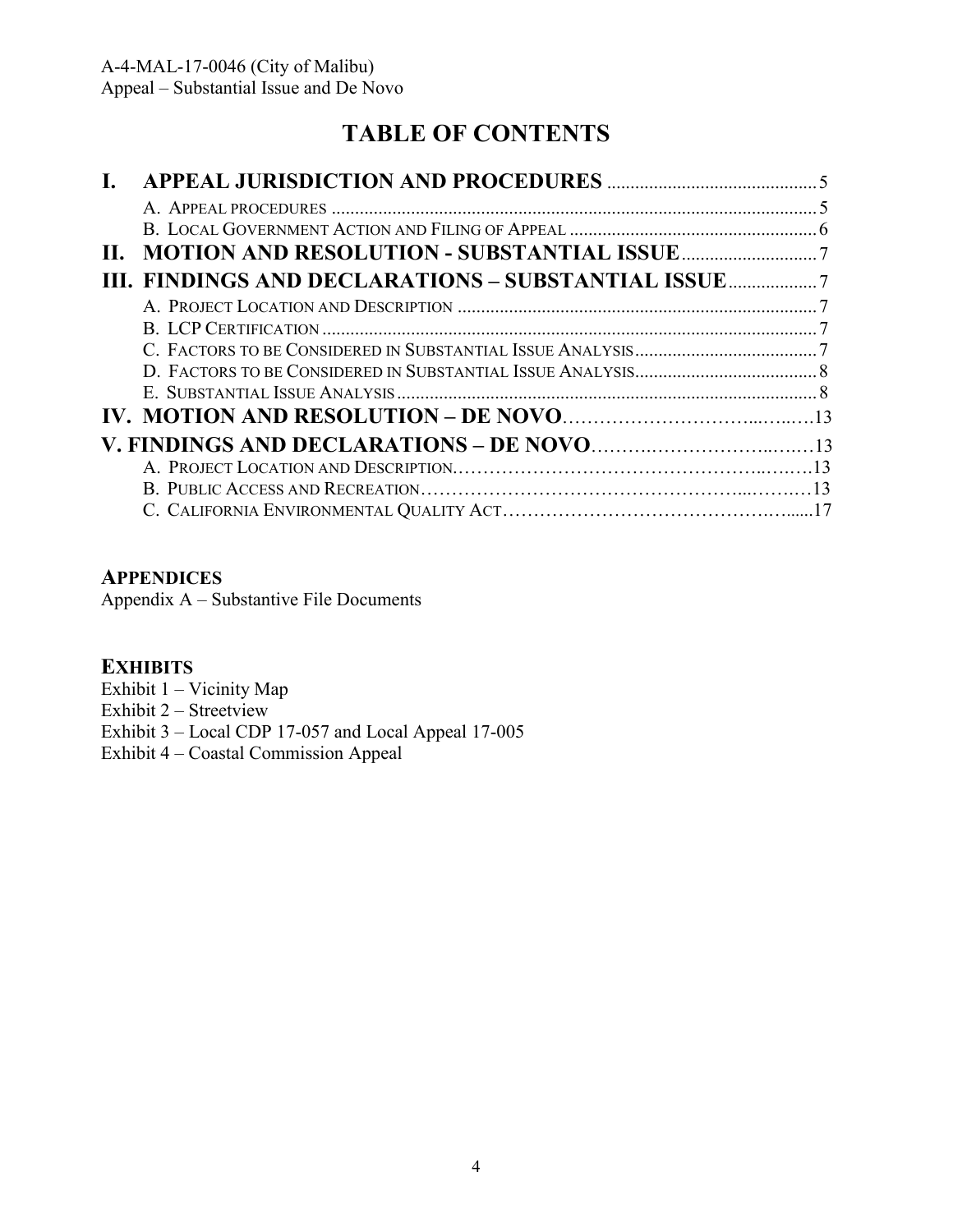## **I. APPEAL JURISDICTION AND PROCEDURES**

#### **A. APPEAL PROCEDURES**

The Coastal Act provides that after certification of a local government's Local Coastal Program (LCP), the local government's actions on Coastal Development Permit applications for development in certain areas and for certain types of development may be appealed to the Coastal Commission. Local governments must provide notice to the Commission of their coastal development permit actions. During a period of ten working days following Commission receipt of a notice of local permit action for an appealable development, an appeal of the action may be filed with the Commission.

#### **Appeal Areas**

Approvals of CDPs by cities or counties may be appealed if the development authorized is to be located within the appealable areas, which include the areas between the sea and the first public road paralleling the sea; within 300 feet of the inland extent of any beach or of the mean high tide line of the sea where there is no beach, whichever is greater; on state tidelands; or along or within 100 feet of natural watercourses and lands within 300 feet of the top of the seaward face of a coastal bluff. (Coastal Act Section 30603(a)). Any development approved by a County that is not designated as a principal permitted use within a zoning district may also be appealed to the Commission irrespective of its geographic location within the Coastal Zone. (Coastal Act Section 30603(a)(4)). Finally, developments that constitute major public works or major energy facilities may be appealed to the Commission. (Coastal Act Section 30603(a)(5)).

In this case, the project site is located between the sea and the first public road paralleling the sea (**Exhibit 1**) and also within 300 feet of the inland extent of the beach. As such, the City's coastal development permit for the subject project is appealable to the Commission.

#### **Grounds for Appeal**

The available grounds for an appeal of a local government approval of development are limited to an allegation that the development does not conform to the standards set forth in the certified Local Coastal Program or the public access policies set forth in the Coastal Act. (Coastal Act Section  $30603(b)(1)$ ).

#### **Substantial Issue Determination and De Novo Permit Hearing**

Section 30625(b)(2) of the Coastal Act requires a de novo hearing of the appealed project unless the Commission determines that no substantial issue exists with respect to the grounds for appeal. If Commission staff recommends a finding of substantial issue, and there is no motion from the Commission to find no substantial issue, the substantial issue question will be considered moot, and the Commission will proceed to the de novo public hearing on the merits of the project. The de novo hearing can be scheduled at the same hearing or a subsequent Commission hearing. A de novo public hearing on the merits of the project uses the certified LCP as the standard of review. In addition, for projects located between the first public road and the sea or within 300 feet of the inland extent of a beach, findings must be made that any approved project is consistent with the public access and recreation policies of the Coastal Act. Sections 13110-13120 of the California Code of Regulations further explain the appeal hearing process.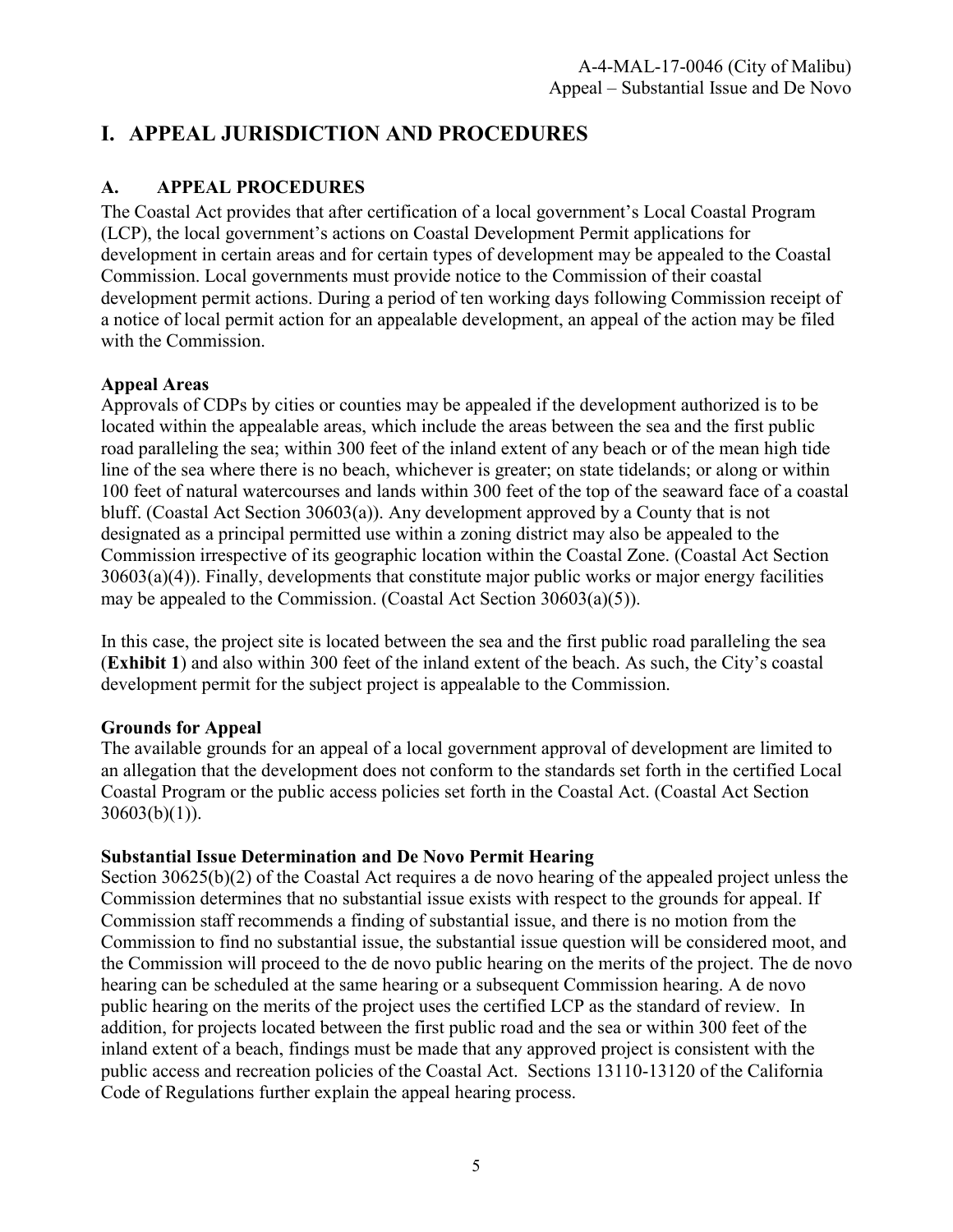The grounds for the current appeal include contentions that the approved development does not conform to the policies set forth in the certified LCP regarding public access and recreation, nor with the public access policies of Chapter 3 of the Coastal Act.

#### **B. LOCAL GOVERNMENT ACTION AND FILING OF APPEAL**

On June 5, 2017, the Malibu Planning Commission held a public hearing on the proposed project, to implement a 30-minute parking restriction between the hours of 2:00 a.m. and 4:00 a.m. daily, and posting of parking restriction signs at the site. At the conclusion of the public hearing, the Planning Commission approved Local Coastal Development Permit 17-057 through Resolution No. 17-34.

Sean and Leslie Weber appealed the Planning Commission's decision to the Malibu City Council on June 15, 2017. On August 14, 2017, the Malibu City Council heard Appeal No. 17-005 and upheld the Planning Commission-approved Coastal Development Permit through Resolution No. 17-33.

The Coastal Commission's South Central Coast District Office received the Notice of Final Action for the local coastal development permit on August 17, 2017. Coastal Commissioners Dana Bochco and Mark Vargas filed an appeal of the local coastal development permit on August 31, during the Commission's 10 working day appeal period **(Exhibit 4)**. No other appeals were filed.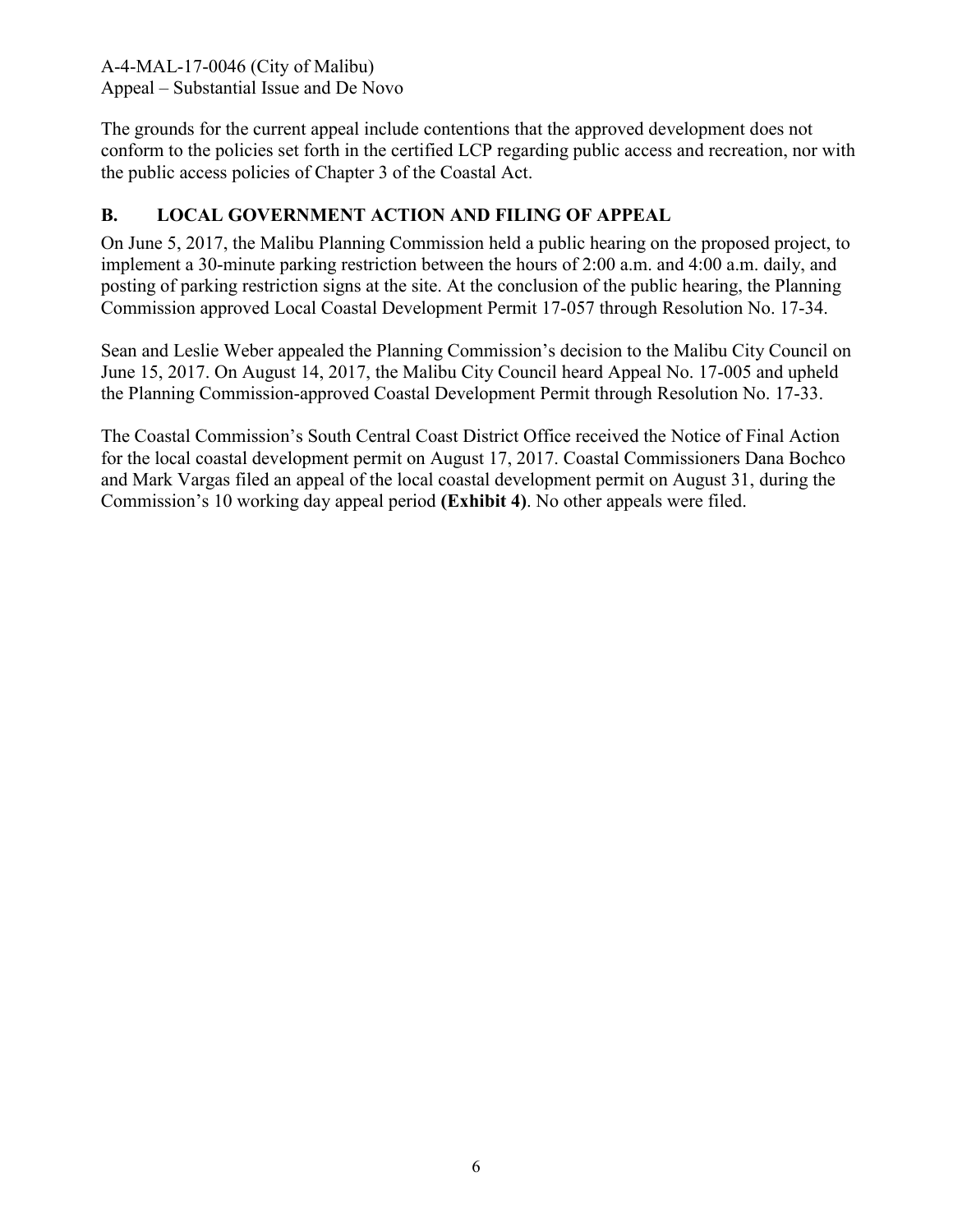## **II. MOTION AND RESOLUTION – SUBSTANTIAL ISSUE**

#### **Motion:**

*I move that the Commission determine that Appeal No. A-4-MAL-17-0046 raises No Substantial Issue with respect to the grounds on which the appeal has been filed under § 30603 of the Coastal Act.*

Staff recommends a **NO** vote. Failure of this motion will result in a de novo hearing on the application, and adoption of the following resolution and findings. Passage of this motion will result in a finding of No Substantial Issue and the local action will become final and effective. The motion passes only by affirmative vote of the majority of the Commissioners present.

#### **Resolution:**

*The Commission hereby finds that Appeal No. A-4-MAL-17-0046 presents a substantial issue with respect to the grounds on which the appeal has been filed under § 30603 of the Coastal Act regarding consistency with the certified Local Coastal Plan and/or the public access policies of the Coastal Act*.

## **III. FINDINGS AND DECLARATIONS – SUBSTANTIAL ISSUE**

#### **A. PROJECT LOCATION AND DESCRIPTION**

The subject location is a portion of both sides of Pacific Coast Highway in Malibu, Los Angeles County **(Exhibit 1)**. The public highway is owned by the California Department of Transportation and provides lateral vehicle, bicycle, and pedestrian access along the coast. Additionally, unrestricted free public parking along both sides of the highway is utilized by coastal visitors. Along a portion of both sides of the highway bordered by the Malibu Pier to the east, a commercial district to the north, and the Pacific Ocean to the south, the City of Malibu proposes to implement a 30 minute parking restriction between the hours of 2:00 a.m. and 4:00 a.m. daily, and to post up to 14 parking restriction signs. The restriction would affect approximately 37 currently unrestricted free public parking spaces from 22878.5 to 23000.5 Pacific Coast Highway.

#### **B. LOCAL COASTAL PROGRAM CERTIFICATION**

Malibu is a coastal and mountainous city in northern Los Angeles County that incorporated in 1991. In 2002, the Coastal Commission certified the City's LCP. The City's LCP is comprised of a Land Use Plan and Local Implementation Plan, which, along with the public access policies of the Coastal Act, are the standard of review for the subject appeal.

#### **C. APPELLANTS' CONTENTIONS**

The appeal of the local government decision is based on: a) the proposal to restrict public access to a significant coastal resource; b) the inconsistency of the decision with the relevant policies of the LCP and the Coastal Act; c) the failure to analyze project alternatives; and d) the precedential value of the proposed restriction of access. The appellants contend that the local government's decision would restrict access to an important coastal resource. The appellants further contend that the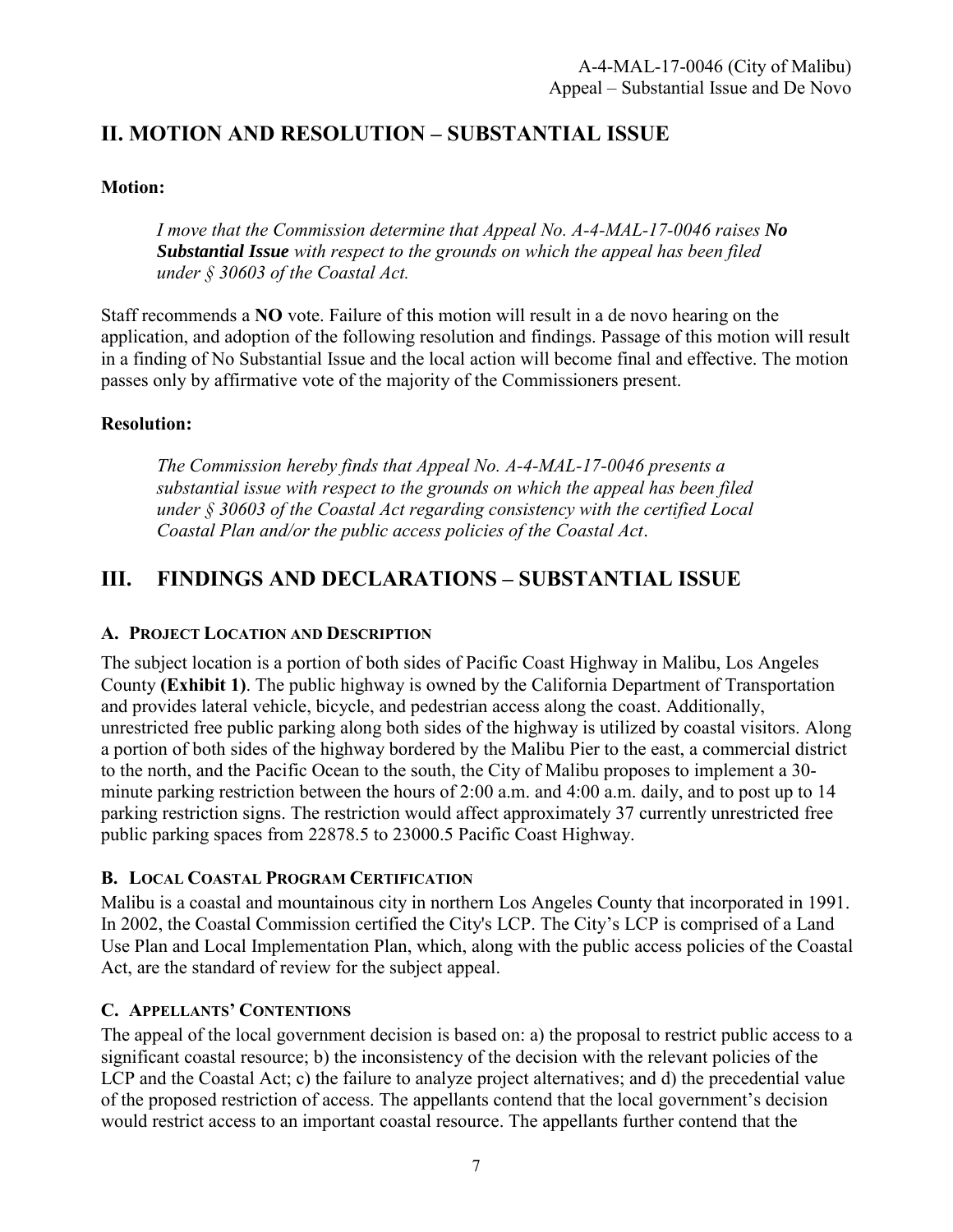certified LCP for the City of Malibu specifically prohibits such restrictions to public access. Additionally, the appellants note that the local government's findings and resolution did not adequately analyze alternatives to the restricted hours, alternative maximum time limits, or the no project alternative. The appellants argue that the local government's approved permit would set a precedent for future restrictions on parking in Malibu and elsewhere in California on Caltrans' rightof-way, which would have a cumulative effect of reducing public access to the coast.

#### **D. FACTORS TO BE CONSIDERED IN SUBSTANTIAL ISSUE ANALYSIS**

Section 30625(b)(2) of the Coastal Act states that the Commission shall hear an appeal of a local government action carried out pursuant to a certified LCP unless it finds that no substantial issue exists with respect to the grounds on which the appeal was filed. The term "substantial issue" is not defined in the Coastal Act or its implementing regulations. Section 13115(b) of the Commission's regulation simply indicates that the Commission will hear an appeal unless it "finds that the appeal raises no significant question." In previous decisions on appeals, the Commission had been guided by the following factors:

- 1. The degree of factual and legal support for the local government's decision that the development is consistent or inconsistent with the relevant provisions of the Coastal Act;
- 2. The extent and scope of the development as approved or denied by the local government;
- 3. The significance of the coastal resources affected by the decision;
- 4. The precedential value of the local government's decision for future interpretations if its LCP; and,
- 5. Whether the appeal raises local issues, or those of regional or statewide significance.

Even when the Commission chooses not to hear an appeal, appellants nevertheless may obtain judicial review of the local government's coastal permit decision by filing petition for a writ of mandate pursuant to Code of Civil Procedure, Section 1094.5.

Staff is recommending that the Commission find that a substantial issue exists with respect to whether the local government action conforms to the public access and recreation policies of the certified LCP and the Coastal Act for the reasons set forth below.

#### **E. SUBSTANTIAL ISSUE ANALYSIS**

The appellants contend that the project, as approved by the City, does not conform to the following public access policies of the City's certified LCP and the Coastal Act.

#### Land Use Plan Policy 2.27

*The implementation of restrictions on public parking, which would impede or restrict public access to beaches, trails or parklands, (including, but not limited to, the posting of "no parking" signs, red curbing, physical barriers, imposition of maximum parking time periods, and preferential parking programs) shall be prohibited except where such restrictions are needed to protect public safety and where no other feasible alternative exists to provide public safety. Where feasible, an equivalent number of public parking spaces shall be provided nearby as mitigation for impacts to coastal access and recreation.*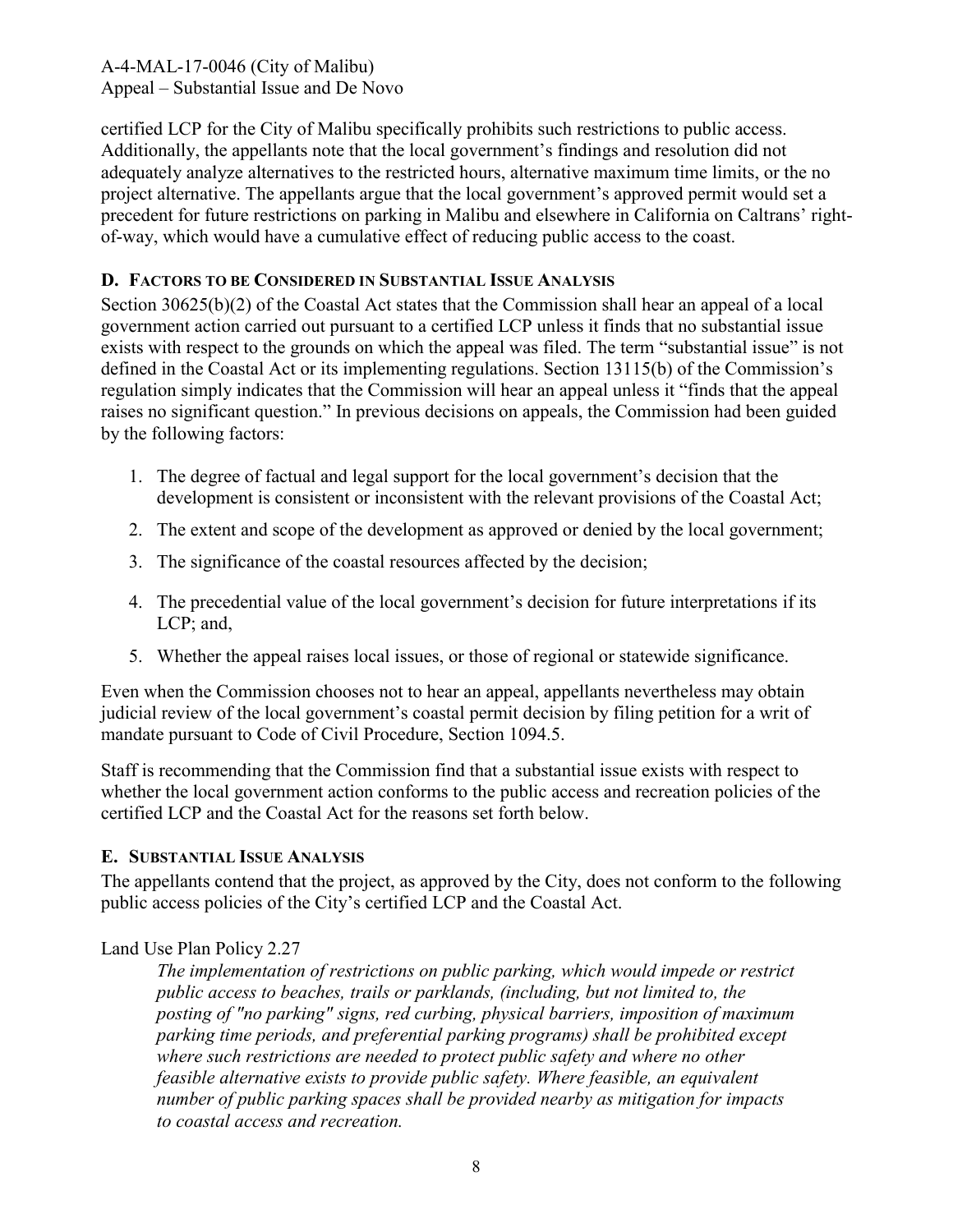#### Land Use Plan Policy 7.12

*Restrictions on or elimination of existing on-street public parking on Pacific Coast Highway and adjacent side-streets shall not be permitted unless a comparable number of replacement parking spaces are provided in the immediate vicinity and it is demonstrated that such restrictions or elimination will not adversely impact public access to the shoreline.* 

#### Implementation Plan Section 3.14.1 (D)

*Restrictions on public parking, which would impede or restrict public access to beaches, trails, or parklands (including, but not limited to, the posting of "no parking" signs, red curbing, physical barriers, imposition of maximum parking time periods, and preferential parking programs), shall be prohibited except where such restrictions are needed to protect public safety and where no other feasible alternative exists to provide public safety. Where feasible, an equivalent number of public parking spaces shall be provided nearby as mitigation for impacts to coastal access and recreation.* 

#### Coastal Act Section 30210

*In carrying out the requirement of Section 4 of Article X of the California Constitution, maximum access, which shall be conspicuously posted, and recreational opportunities shall be provided for all the people consistent with public safety needs and the need to protect public rights, rights of private property owners, and natural resource areas from overuse.* 

#### Coastal Act Section 30211

*Development shall not interfere with the public's right of access to the sea where acquired through use or legislative authorization, including, but not limited to, the use of dry sand and rocky coastal beaches to the first line of terrestrial vegetation.* 

The City of Malibu has approved a coastal development permit that would restrict public access to a public beach at nighttime. The stated intent of the City-approved permit is to prevent private vehicle owners and one specific commercial business (the Malibu Surf Shack) from parking their vehicles and oversized trailers on the public highway overnight and to encourage parking turnover. This is in direct contradiction to LUP Policy 2.27, which states that such restrictions, specifically including imposition of maximum parking time periods, shall be prohibited except where such restrictions are needed to protect public safety and where no other feasible alternative exists to provide public safety. The City did not make findings that the restriction was needed to protect public safety. The local coastal development permit findings approved by the Planning Commission made no mention of the parking restriction's relationship to public safety. Following a local appeal, the City Council staff report (**Exhibit 3**; page 6) acknowledged that "the Planning Commission agenda report does not claim that parking in the area is a public safety issue." Aside from that reference, the City Council staff report found that it is safe for the public to cross Pacific Coast Highway while carrying surf and kayak equipment, but made no public safety findings related to the parking restriction. Additionally, even if it was found that a parking restriction was needed to protect public safety, the City's findings did not analyze any alternatives to the project.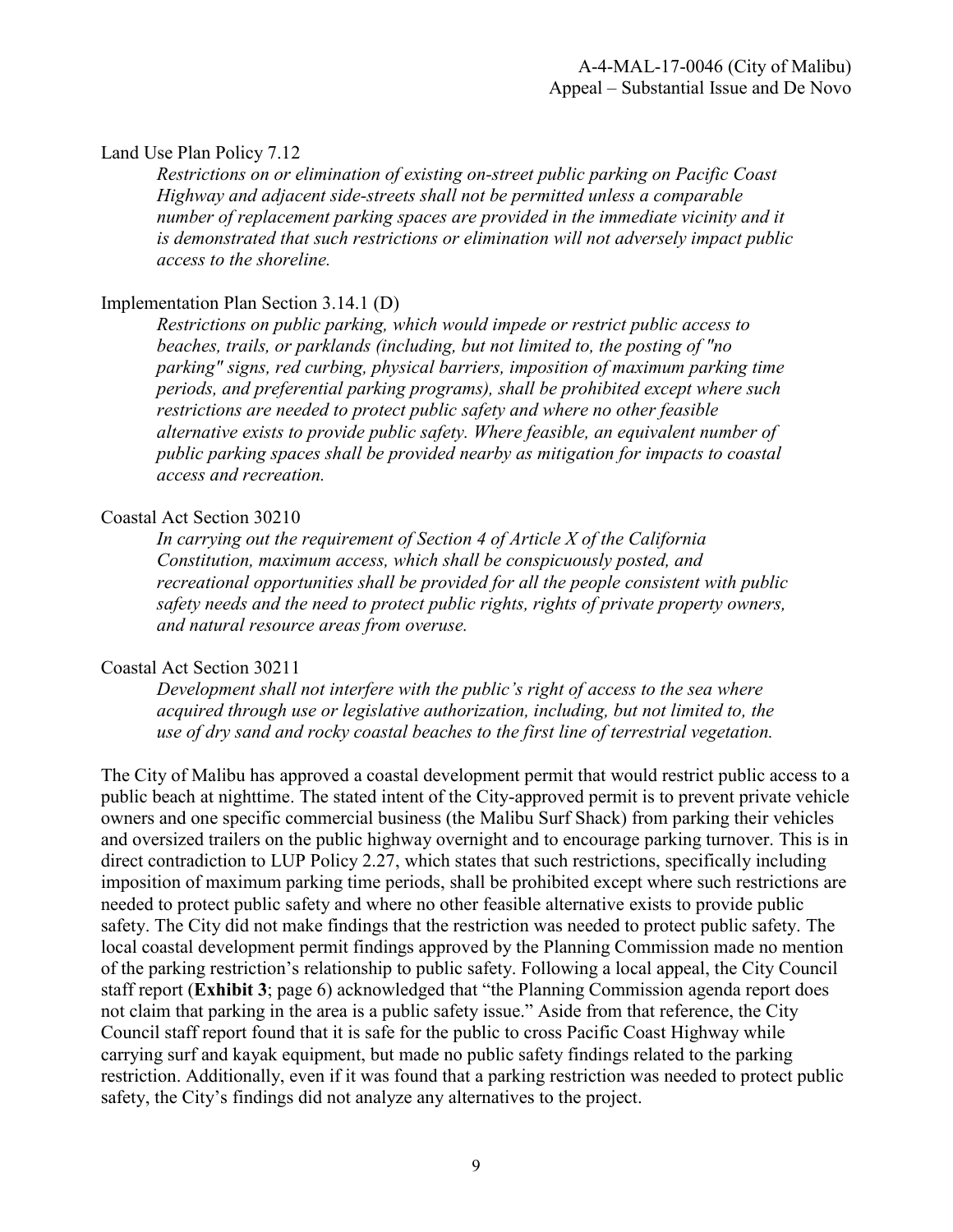The City-approved permit is also inconsistent with Land Use Plan Policy 7.12 because it imposes a restriction on parking without providing new parking spaces in the immediate vicinity, as explicitly called for by the policy. The City's findings indicated that the restriction would enhance public access at other hours because it would encourage vehicle turnover, but did not provide any evidence that the nighttime restriction would not adversely impact public access to the shoreline. In fact, the City's staff report and description of site visits indicated that there is currently ample free public parking available in the subject area at nighttime, when the access restriction is proposed. During the daytime, and especially on weekends, the public parking in the subject area is in high demand, but the subject restriction will have no effect on daytime parking.

Implementation Plan Section 3.14.1 (D) is similar to Land Use Plan Policy 2.27 – and in plain conflict with the City-approved restriction. The section states that "restrictions on public parking, which would impede or restrict public access to beaches… shall be prohibited except where such restrictions are needed to protect public safety and where no other feasible alternative exists to provide public safety." The City approved restriction would restrict public access to the shoreline and the ocean at nighttime and the City did not make any findings indicating it was addressing a public safety need. Additionally, the City's findings did not analyze any alternatives, despite being urged to do so by Coastal Commission staff, a local business owner, and multiple residents.

The City's action is inconsistent with Coastal Act Sections 30210 and 30211 for similar reasons. The restriction of allowable parking time to 30 minutes during the night will not maximize access for all the people. As referenced by the appellants, 30 minutes does not provide adequate time for members of the public to access the beach, enjoy a moonlight walk along the sand, observe a grunion run, or go swimming or surfing. Coastal Act Section 30210 also requires that maximum access "shall be conspicuously posted;" however, in this instance the City proposes to conspicuously post up to 14 signs that would restrict access. The posting of these signs and the enforcement of the restriction would constitute development and would interfere with the public's right of access to the sea, which would not be consistent with Coastal Act Section 30211.

There are no policies in the City's certified LCP that allow the restriction of public parking along a public right-of-way, where public parking has historically been unrestricted, and where there is no public safety need. In fact, the LCP specifically states that maximum public access shall be provided, consistent with Coastal Act policies. Thus, the local government's decision that the development is consistent with its LCP and the relevant provisions of the Coastal Act lacks factual and legal support.

The City argues in its findings that the restriction will encourage parking turnover, which will benefit coastal visitors because there will be more parking available during other hours (**Exhibit 3**; see staff report pages 1, 2, 13, and 14). However, the City provides no evidence that the nighttime restriction will free up parking for coastal visitors during the day. Based on the City's observations, there is abundant free unoccupied street parking at nighttime and scarce parking during the day. These observations suggest that coastal visitors and employees of nearby commercial businesses are arriving at the subject area in the morning and parking throughout the day, and the majority park elsewhere at nighttime. This pattern can be observed at popular beaches and public recreation areas throughout California. Restricting or prohibiting overnight parking along the roadway will not change the supply or the demand for parking during the daytime.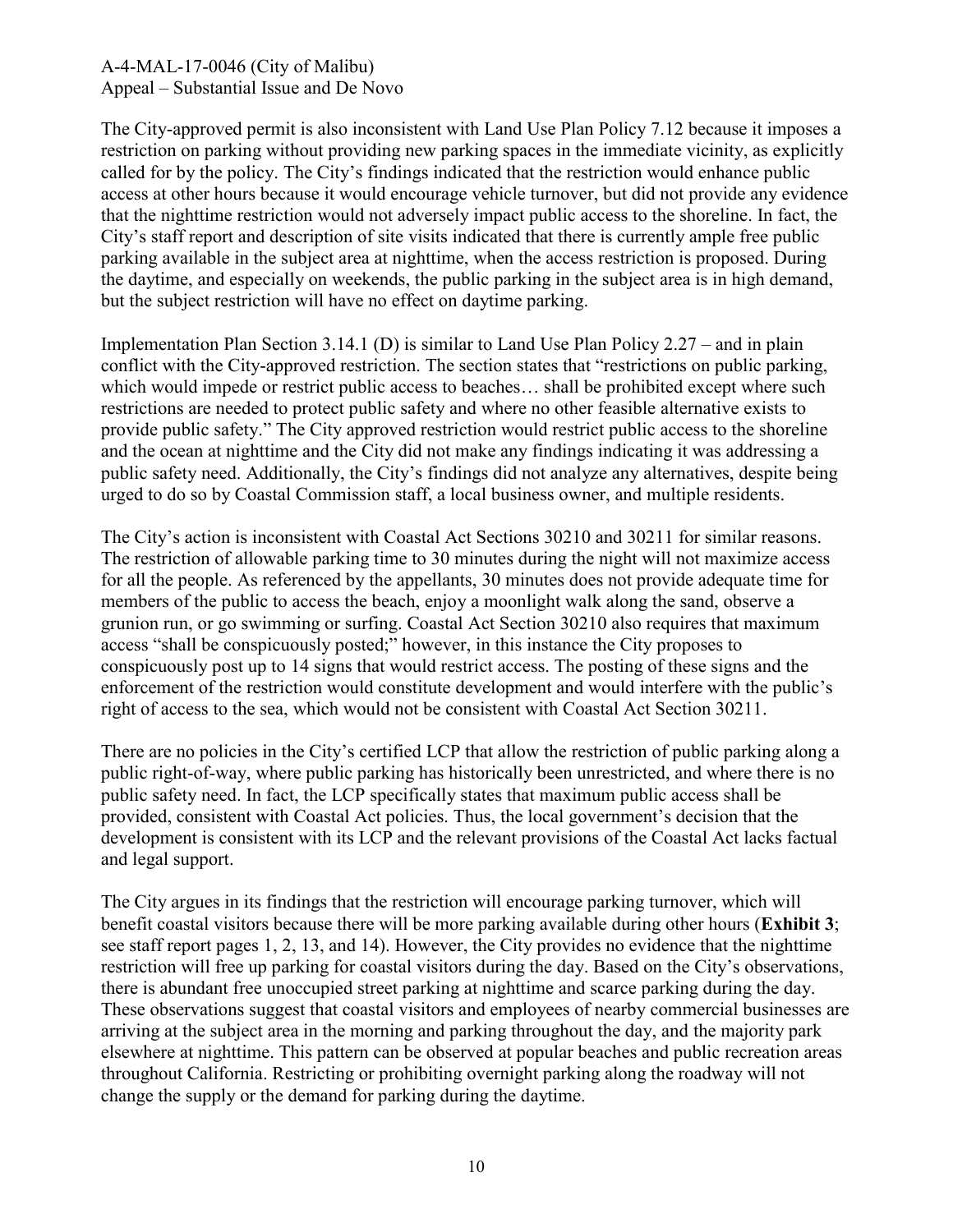The City, County, and State governments, as well as multiple private parking lot operators have addressed the daytime demand for coastal access to Surfrider Beach, the Malibu Pier, and other nearby amenities by providing other areas to park during the daytime, as well as bus access which stops directly in front of Surfrider Beach and Malibu Lagoon State Beach (Los Angeles Metro Bus Route 534). Coastal visitors who are unable to park at one of the 37 free unrestricted parking spaces subject to this appeal have other options during the daytime. However, as referenced in the City's findings, the Surfrider Beach parking lot (managed by the Los Angeles County Department of Beaches and Harbors directly seaward of the area in question), Adamson House State Park parking lot (managed by California State Parks upcoast of the pier), and Malibu Lagoon parking lot (another popular beach managed by California State Parks) are gated and closed to the public at night. Additionally, Metro Bus Route 534 does not run late at night. For some coastal visitors to enjoy access to Surfrider Beach at nighttime, driving and parking along Pacific Coast Highway in the area where the restricted parking hours are proposed may be the only option.

The City-approved permit would restrict this coastal access option at nighttime and would not provide any alternatives for coastal visitors who wish to recreate at night. Surfrider Beach is a popular visitor serving destination and is one of the few areas in Malibu where the public can park and access the beach at nighttime. Because of work schedules and other constraints, not everyone can visit the beach during the day. The Coastal Act and the certified Malibu LCP protect the public's right to access the beach at all times, not only during daylight hours. If the City's 30-minute nighttime parking restriction were implemented, the nearest unrestricted on-street parking upcoast would be on the other side of the Malibu Pier and downcoast would be along a section of the highway lined with private homes and limited public beach access. Beachgoers would have to walk approximately ¼ mile along the highway from these on-street parking areas before reaching the visitor serving portion of Surfrider Beach on the east side of the Malibu Pier.

Coastal access and parking restrictions along a State highway are statewide issues. Visitors travel long distances to access the Malibu section of California coast, which is famous for its beaches and surf breaks. Public transportation is limited (one route) during the day, and non-existent at night. Often, personal vehicles are the only option for people to access this relatively remote section of the coast. The Chapter 3 public access polices of the Coastal Act state that maximum access shall be provided for *all* the people, that development shall not interfere with the public's ability to access the coast, and that lower cost facilities, including parking, shall be protected. It is fundamentally important to protect public parking supplies that support coastal access, especially in areas with limited public parking, such as the subject area.

Allowing the City to proceed with the development would set a precedent for restricting access in popular coastal areas. Pacific Coast Highway has historically been managed by the California Department of Transportation, not by local governments, and unrestricted free public parking along the public highway is the predominant management approach throughout the state. The restriction of public parking in this one section of Malibu could be a precedent for the City's approval of restrictions in other areas. Additionally, it could inspire other local governments to restrict access in a similar manner, which could cause a statewide reduction in public access to the coast. Accordingly, the appellants' contentions raise concerns about the future interpretation of LCP and Coastal Act compliance. Therefore, the appeal is both precedential and raises issues of statewide significance.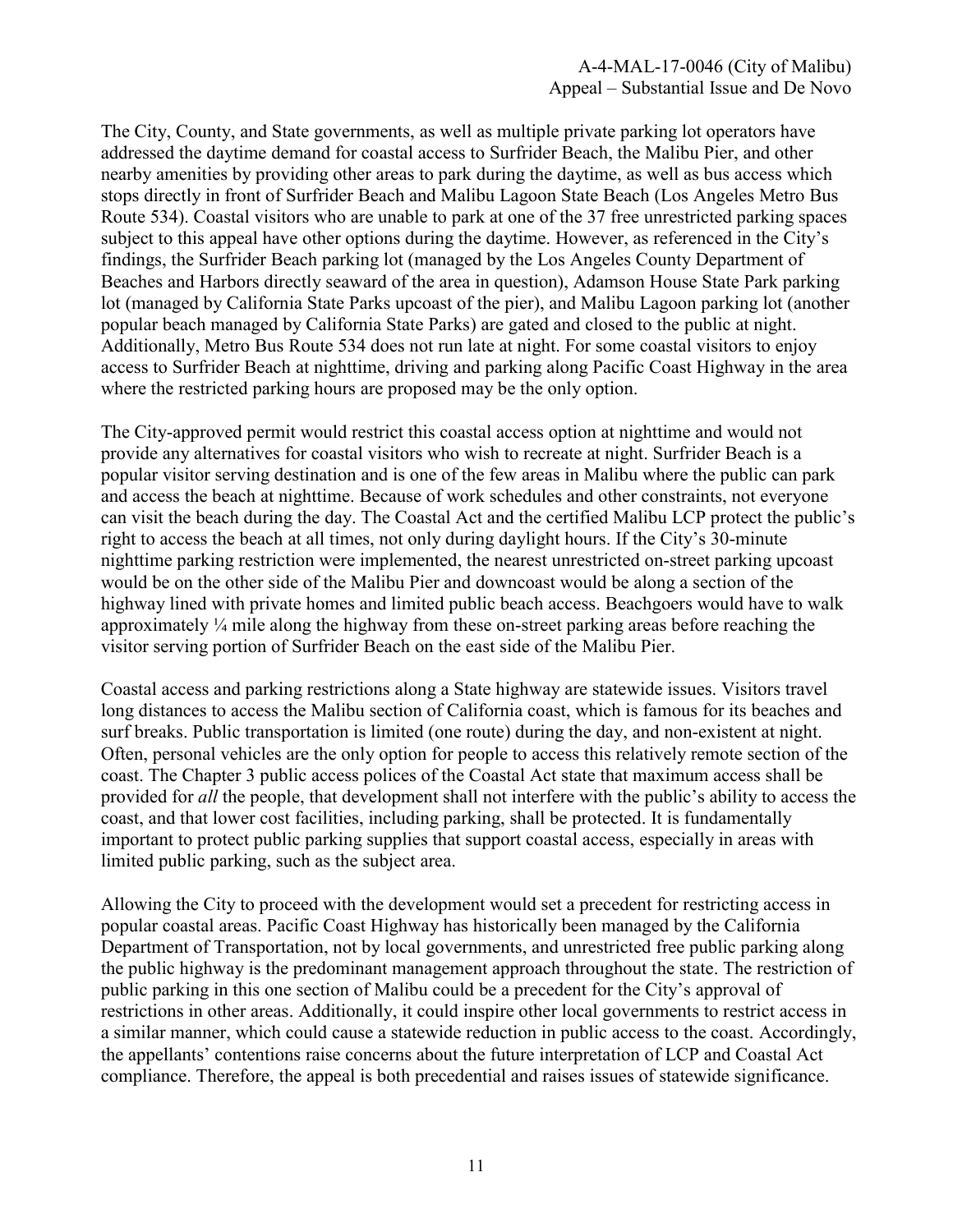For these reasons, the Commission finds that the appellants' contentions raise a substantial issue with regard to the approved project's consistency with the policies and provisions of the City of Malibu's certified LCP and the public access policies of the Coastal Act.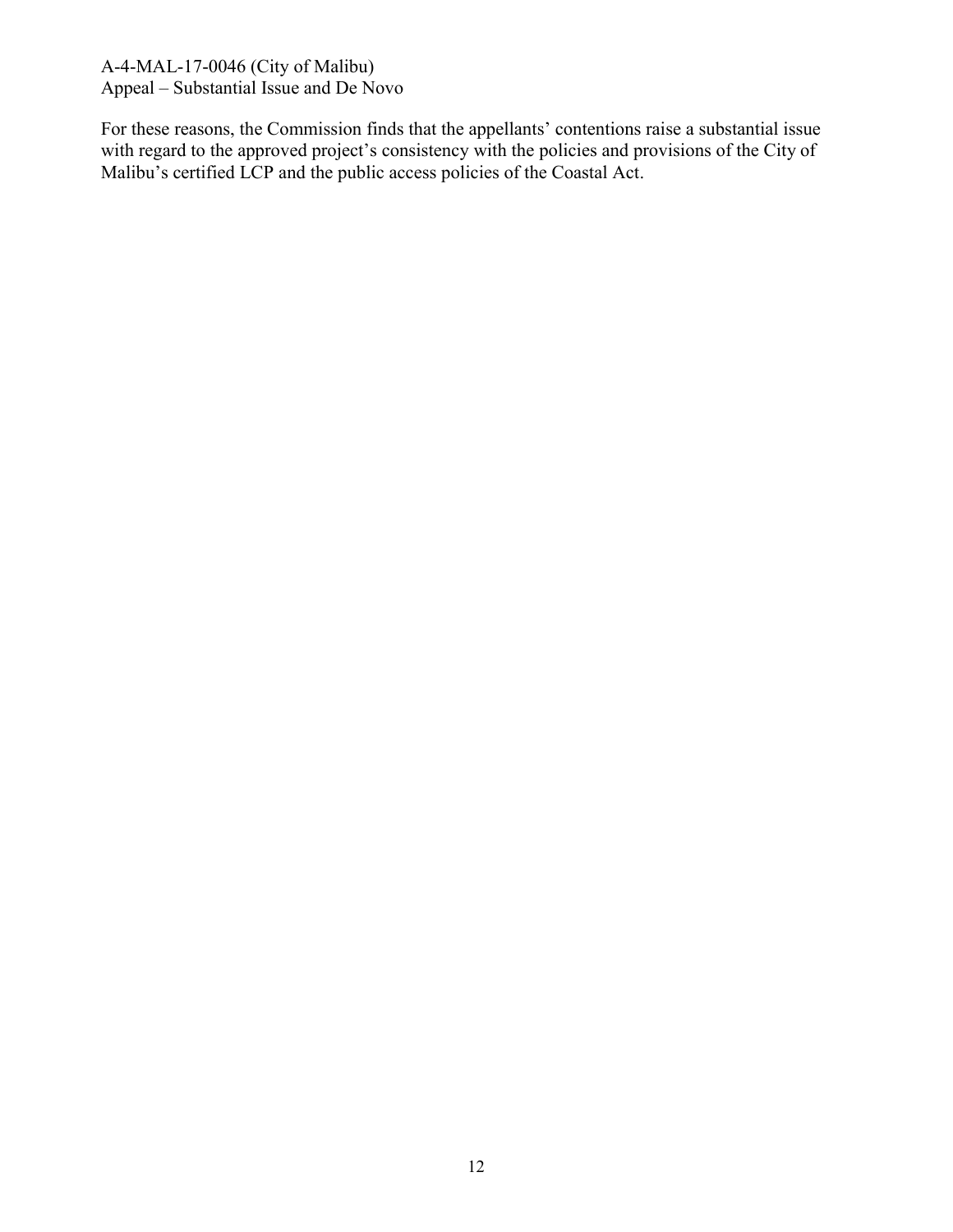## **IV. MOTION AND RESOLUTION – DE NOVO**

#### **Motion:**

*I move that the Commission approve Coastal Development Permit No. A-4-MAL-17- 0046 for the development proposed by the applicant.* 

Staff recommends a **NO** vote. Failure of this motion will result in denial of the permit and adoption of the following resolution and findings. The motion passes only by affirmative vote of a majority of the Commissioners present.

#### **Resolution**:

*The Commission hereby denies a coastal development permit for the proposed development on the grounds that the development will not conform with the policies of the City of Malibu's LCP or the public access and recreation policies of Chapter 3 of the Coastal Act. Approval of the permit would not comply with the California Environmental Quality Act because there are feasible mitigation measures or alternatives that would substantially lessen the significant adverse impacts of the development on the environment.*

## **V. FINDINGS AND DECLARATIONS – DE NOVO**

#### **A. PROJECT LOCATION AND DESCRIPTION**

The findings included in Section III, Subsection A of this staff report are hereby incorporated by reference.

#### **B. PUBLIC ACCESS AND RECREATION**

As a de novo matter, the standard of review for the proposed development is the City of Malibu certified LCP. Since the proposed project is located between the first public road and the sea and within 300 feet of the inland extent of the beach, Coastal Act Section 30604(c) applies and any development approved by the Commission must also conform with the public access and recreation policies of Chapter 3 of the Coastal Act.

Policies of the certified Local Coastal Program and the public access policies of the Coastal Act are hereby incorporated from Section III, Subsection E above. The following recreation policies of the Coastal Act also apply:

Coastal Act Section 30220

*Coastal areas suited for water-oriented recreational activities that cannot readily be provided at inland water areas shall be protected for such uses.*

Coastal Act Section 30223

*Upland areas necessary to support coastal recreational uses shall be reserved for such uses, where feasible.*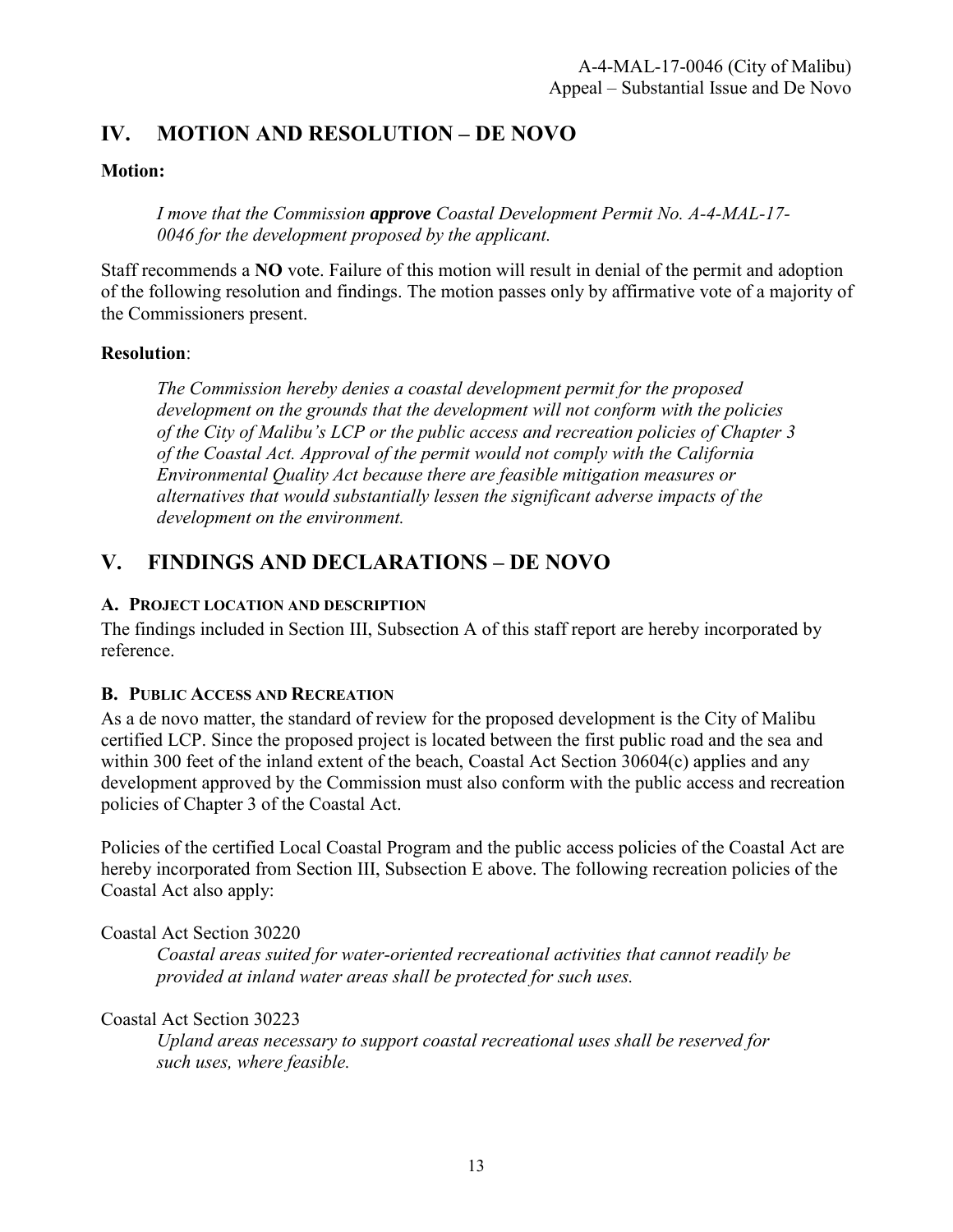Protecting public access to the coast is one of the highest charges of the Coastal Act. The subject site is a public highway in a highly visited coastal area. Recreational activities in this area include swimming, surfing, kayaking, fishing, bicycling, hiking, whale watching, star gazing, meditation, picnicking, bird watching, and exercise. The 37 parking spaces which would be restricted by the City of Malibu's proposed enforcement and signage are significant because they provide direct physical access to coastal dependent recreational opportunities at nighttime when other parking and transportation options are not available.

The City's proposal would restrict public access to a public beach at nighttime. This is in direct contradiction to LUP Policy 2.27 which states that such restrictions, specifically including imposition of maximum parking time periods, shall be prohibited except where such restrictions are needed to protect public safety and where no other feasible alternative exists to provide public safety. The proposed restriction is not needed to protect public safety. In fact the restriction could adversely affect public safety because it would encourage shuffling and re-parking of vehicles, and additional foot traffic along Pacific Coast Highway, during the middle of the night when visibility is reduced and vehicle speeds may be higher.

The City's proposal is also inconsistent with Land Use Plan Policy 7.12 because it would impose a restriction on parking without providing new parking spaces in the immediate vicinity, as explicitly called for by the policy. The City states that the restriction will enhance public access at other hours because it will encourage vehicle turnover, but there is no evidence that vehicle turnover is needed at nighttime. The City's staff report and description of site visits indicated that there is currently ample free public parking available in the subject area at nighttime, when the access restriction is proposed. During the daytime, and especially on weekends, the public parking in the subject area is in high demand, but the subject restriction will have no effect on daytime parking.

Implementation Plan Section 3.14.1 (D) is similar to Land Use Plan Policy 2.27 – and in plain conflict with the City-approved restriction. The section states that "restrictions on public parking, which would impede or restrict public access to beaches... shall be prohibited except where such restrictions are needed to protect public safety and where no other feasible alternative exists to provide public safety." The parking restriction would restrict public access to the shoreline and the ocean at nighttime and does not address any public safety need. Additionally, the City has not provided any written alternatives analysis, despite being urged to do so throughout the application process by Coastal Commission staff, a local business owner, and multiple residents.

The proposed parking restriction is inconsistent with Coastal Act Sections 30210 and 30211 for similar reasons. The restriction of allowable parking time to 30 minutes during the night (between 2 a.m. and 4 a.m.) will not maximize access for all the people. As referenced by the appellants, 30 minutes does not provide adequate time for members of the public to access the beach, enjoy a moonlight walk along the sand, observe a grunion run, or go swimming or surfing. Coastal Act Section 30210 also requires that maximum access "shall be conspicuously posted;" however, in this instance the City proposes to conspicuously post up to 14 signs that would restrict access. The posting of these signs and the enforcement of the restriction would constitute development and would interfere with the public's right of access to the sea, which would not be consistent with Coastal Act Section 30211.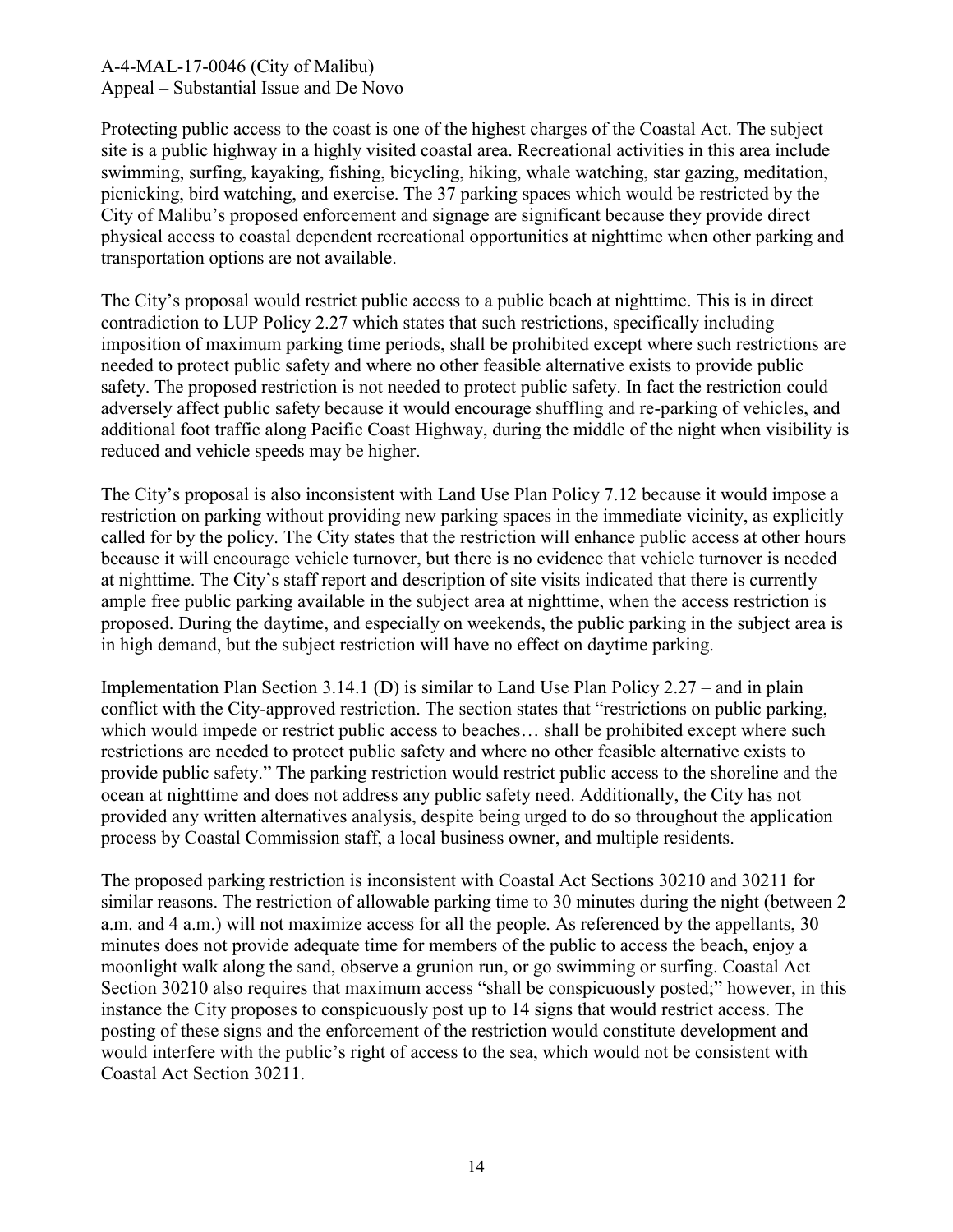There are no policies in the City's certified LCP that allow the restriction of public parking along a public right-of-way, where public parking has historically been unrestricted, and where there is no demonstrated public safety need. In fact, the LCP specifically states that maximum public access shall be provided, consistent with Coastal Act policies. Thus, as proposed, the development is not consistent with the LCP or the relevant provisions of the Coastal Act.

The City's proposed restriction is intended to prevent private vehicle owners and one specific commercial business (the Malibu Surf Shack; **Exhibit 2**) from parking their vehicles and oversized trailers on the public highway overnight. The City argues that the restriction will encourage parking turnover, which will benefit coastal visitors because there will be more parking available during other hours (**Exhibit 3**; see staff report pages 1, 2, 13, and 14). However, the City provides no evidence that the nighttime restriction will free up parking for coastal visitors during the day. Based on the City's observations, there is abundant free unoccupied street parking at nighttime and scarce parking during the day. These observations suggest that coastal visitors and employees of nearby commercial businesses are arriving at the subject area in the morning and parking throughout the day, and the majority park elsewhere at nighttime. This pattern can be observed at popular beaches and public recreation areas throughout California. Restricting or prohibiting overnight parking along the roadway will not change the supply or the demand for parking during the daytime.

The City, County, and State governments, as well as multiple private parking lot operators have addressed the daytime demand for coastal access to Surfrider Beach, the Malibu Pier, and other nearby amenities by providing other areas to park during the daytime, as well as bus access which stops directly in front of Surfrider Beach and Malibu Lagoon State Beach (Los Angeles Metro Bus Route 534). Coastal visitors who are unable to park at one of the 37 free unrestricted parking spaces subject to this appeal have other options during the daytime. However, as referenced in the City's findings, the Surfrider Beach parking lot (managed by the Los Angeles County Department of Beaches and Harbors directly seaward of the area in question), Adamson House State Park parking lot (managed by California State Parks upcoast of the pier), and Malibu Lagoon parking lot (another popular beach managed by California State Parks) are gated and closed to the public at night. Additionally, Metro Bus Route 534 does not run late at night. For some coastal visitors to enjoy access to Surfrider Beach at nighttime, driving and parking along Pacific Coast Highway in the area where the restricted parking hours are proposed may be the only option.

The City's proposal to restrict this coastal access option at nighttime would not provide any alternatives for coastal visitors who wish to recreate at night. Surfrider Beach is a popular visitor serving destination and is one of the few areas in Malibu where the public can park and access the beach at nighttime. Because of work schedules and other constraints, not everyone can visit the beach during the day. The Coastal Act and the certified Malibu LCP protect the public's right to access the beach at all times, not only during daylight hours. If the City's 30-minute nighttime parking restriction were implemented, the nearest unrestricted on-street parking upcoast would be on the other side of the Malibu Pier and downcoast would be along a section of the highway lined with private homes and limited public beach access. Beachgoers would have to walk approximately ¼ mile along the highway from these on-street parking areas before reaching the visitor serving portion of Surfrider Beach on the east side of the Malibu Pier.

Because the subject parking area is an important resource for nighttime public access and recreational opportunities, Coastal Commission staff asked the City to consider alternatives to the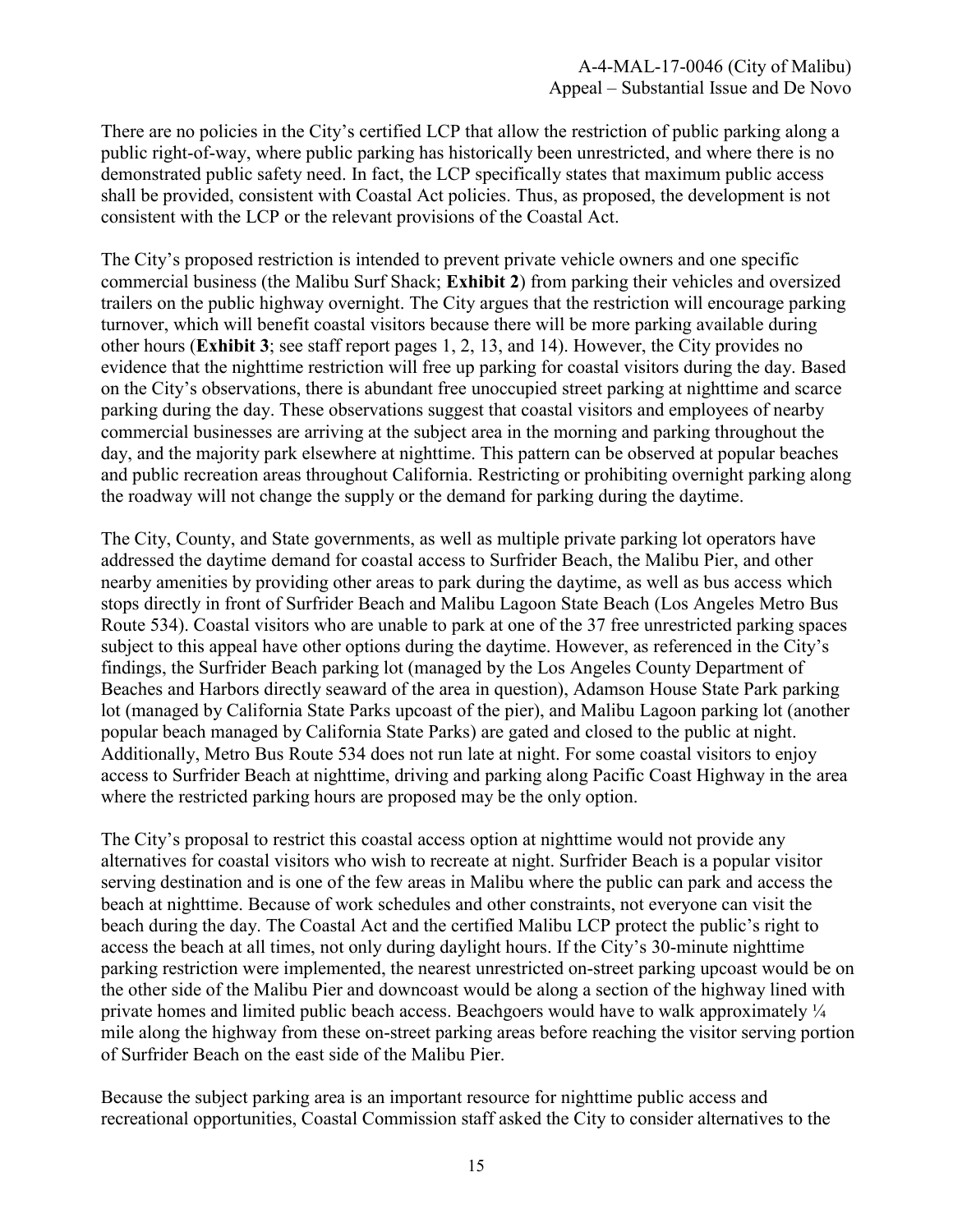proposed project. The City responded that its actions were constrained by its Municipal Code which incorporates Section 15.64.060 of the Los Angeles County Code by reference. That Provision states: "Except in that portion of the unincorporated territory of West Hollywood within the Third Supervisorial District, the operator of any vehicle shall not park such vehicle on any highway, street, alley or public way or public place for a period of time longer than 30 minutes between the hours of 2:00 a.m. and 4:00 a.m. on the same day."

The City argues that because that provision was incorporated into its Municipal Code upon the City's incorporation in 1991, it is the only parking restriction that can be applied along the section of Pacific Coast Highway subject to this case. This argument is not supported by reason or fact, because the City regulates parking with different time restrictions in different areas – and does not apply this restriction along other sections of Pacific Coast Highway or other local roads. The subject provision was not certified as part of the City's LCP in 2002 and is therefore not relevant in the context of a coastal development permit application.

Another procedural matter the Coastal Commission must consider is whether a permit applicant has the legal right to carry out the proposed development. Generally, the Commission requires written proof of ownership of the property where development is proposed, or written authorization from the property owner for the applicant to request and obtain a coastal development permit on their behalf. Malibu LIP Section 13.6.2.A requires that: "In addition to other information required to be submitted with an application, applicants must prove that they own the property which is the subject of the application or provide the City with written consent from the owner for the proposed development for the City to file the application". In this case, the administrative record for the permit contains no evidence that the City of Malibu holds fee title to the property (or is in the process of acquiring ownership) where development is proposed, or that the City obtained an encroachment permit or other written authorization to carry out the development from the California Department of Transportation (Caltrans), which either owns or has a property interest in, and also manages, the right-of-way.

The City's staff reports state that Caltrans has verbally consented to allow the parking restriction signs if the City obtains a coastal development permit, but Caltrans is not listed as an applicant on the subject application; the Malibu Public Works Department is the listed applicant. There is no communication from Caltrans in the administrative record which the City provided to the Coastal Commission in support of its action. Additionally, there is no indication in the record that Caltrans has consented to a change in the parking rules and a restriction of public access; the City only mentions that Caltrans has verbally consented to the potential installation of 14 new signs.

Caltrans owns and/or has a legal property interest in, and also maintains, the public right-of-way adjacent to state highways along the coast in California, which provide coastal access for millions of people. As such, Caltrans is responsible for working with local governments and the Coastal Commission before eliminating or restricting public parking spaces that provide the public access to the coast. For the section of Pacific Coast Highway that spans Malibu, Caltrans and the City have been coordinating on a comprehensive parking study, considering both public access needs and public safety needs. The comprehensive study began in 2014 and may support a set of recommendations that would eliminate or restrict public parking in some areas; however, in order to be consistent with LCP and Coastal Act policies, the final plan may also establish new public parking areas, eliminate unnecessary red curbs and curbcuts, eliminate confusing signage, and create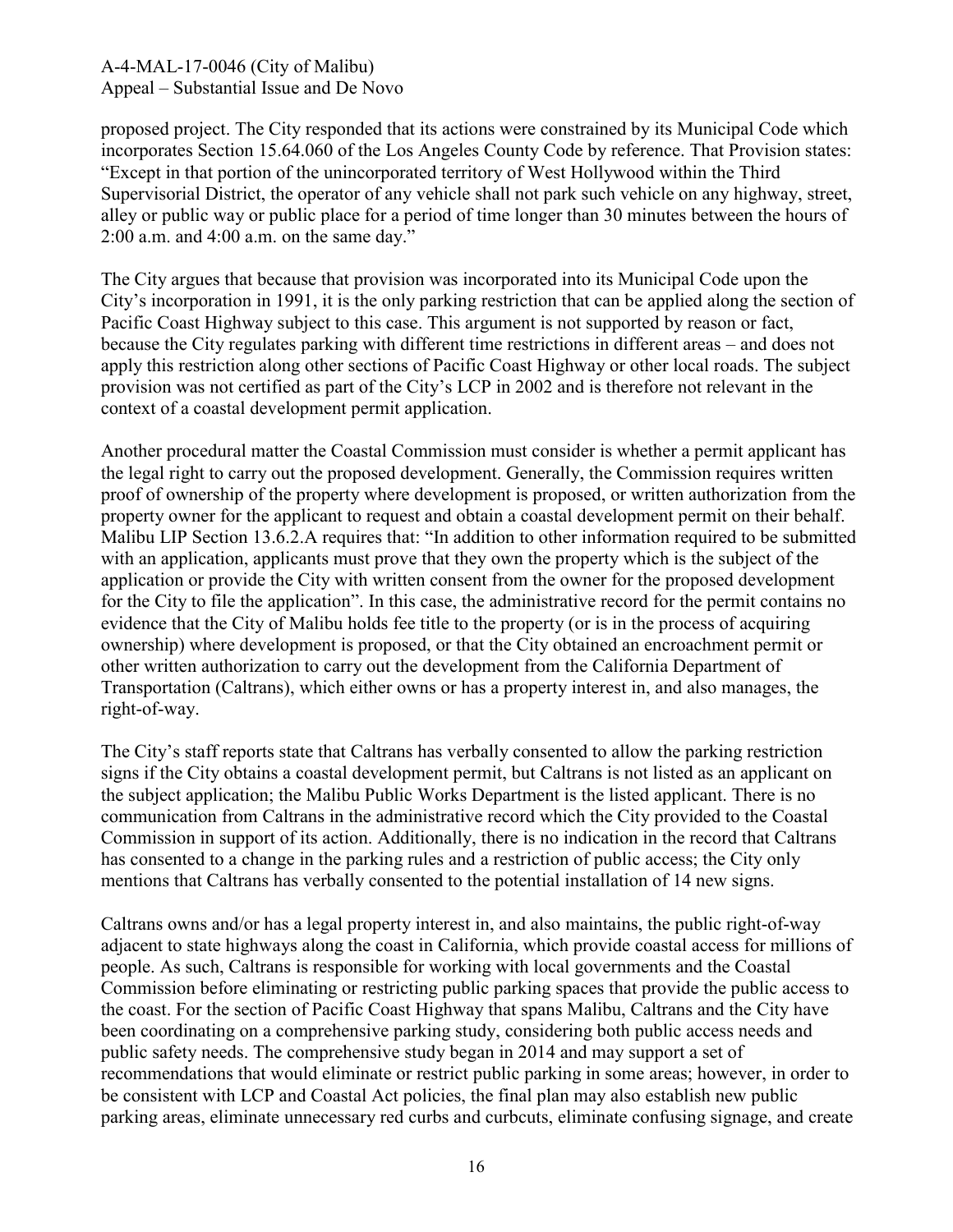greater consistency in parking regulations. Additionally, bicycle lanes and bus stops may be more clearly defined, consistent with public safety needs and public access enhancements.

That plan may propose changes to the subject area of Pacific Coast Highway adjacent to Surfrider Beach and will require Coastal Commission approval through an LCP amendment. Such changes could serve the same objectives the City has identified through the subject application – preventing large recreational vehicles and commercial vehicles from parking on the highway for extended periods and opening up parking opportunities for coastal visitors. New regulations could be crafted to allow a certain number of visitor serving commercial operations that rely on highway parking (e.g. surf and beach equipment rentals, food trucks) in certain areas at certain times. The City could also change its enforcement strategy to promote turnover of large vehicles, and could enhance access by providing new parking areas or extended hours in popular areas that are currently restricted.

A comprehensive plan that has been vetted by the Coastal Commission and Caltrans, which includes mitigation for any restriction of parking, and which would be implemented through an LCP amendment, could be found to be consistent with the Coastal Act and the rest of the LCP. However, analyzed by itself, the proposed restriction would adversely affect public access and does not have Caltrans' written authorization. The Commission finds that, as proposed, the project is not consistent with multiple certified Malibu LCP Policies, including Land Use Plan Policy 2.27, Land Use Plan Policy 7.12, and Implementation Plan Section 3.14.1 (D). Additionally, the Commission finds that, as proposed, the project is not consistent with Coastal Act Sections 30210, 30211, 30220, or 30233. Because the proposed project is not consistent with the certified LCP for the area and is not consistent with the public access and recreation policies of the Coastal Act, the Commission finds that the project must be denied.

#### **C. CALIFORNIA ENVIRONMENTAL QUALITY ACT**

Section 13096 of the Commission's Code of Regulations requires Commission approval of coastal development permits to be supported by a finding showing the permit, as conditioned, to be consistent with any applicable requirements of the California Environmental Quality Act (CEQA). Section 21080(b)(5) of CEQA, as implemented by section 15270 of the CEQA Guidelines, provides that CEQA does not apply to projects which a public agency rejects or disapproves. The Commission finds that denial, for the reasons stated in these findings, is necessary to avoid the significant effects on coastal access that would occur if the coastal development permit were approved. Accordingly, the Commission's denial of this project represents an action to which CEQA, and all requirements contained therein that might otherwise apply to regulatory actions by the Commission, do not apply.

Even if CEQA did apply, Section 21080.5(d)(2)(A) of CEQA prohibits a proposed development from being approved if there are feasible alternatives or feasible mitigation measures available which would substantially lessen any significant adverse effect which the activity may have on the environment. As discussed above, the proposed project is inconsistent with the certified LCP and the public access policies of the Coastal Act. The proposed parking regulation has not been crafted to avoid adverse effects to public access; however, denial of the proposed development would avoid any significant adverse effect that the activity may have on the environment. Therefore, the Commission finds that the proposed project cannot be found consistent with the requirements of the Coastal Act to conform to CEQA and denies a permit for the proposed project.